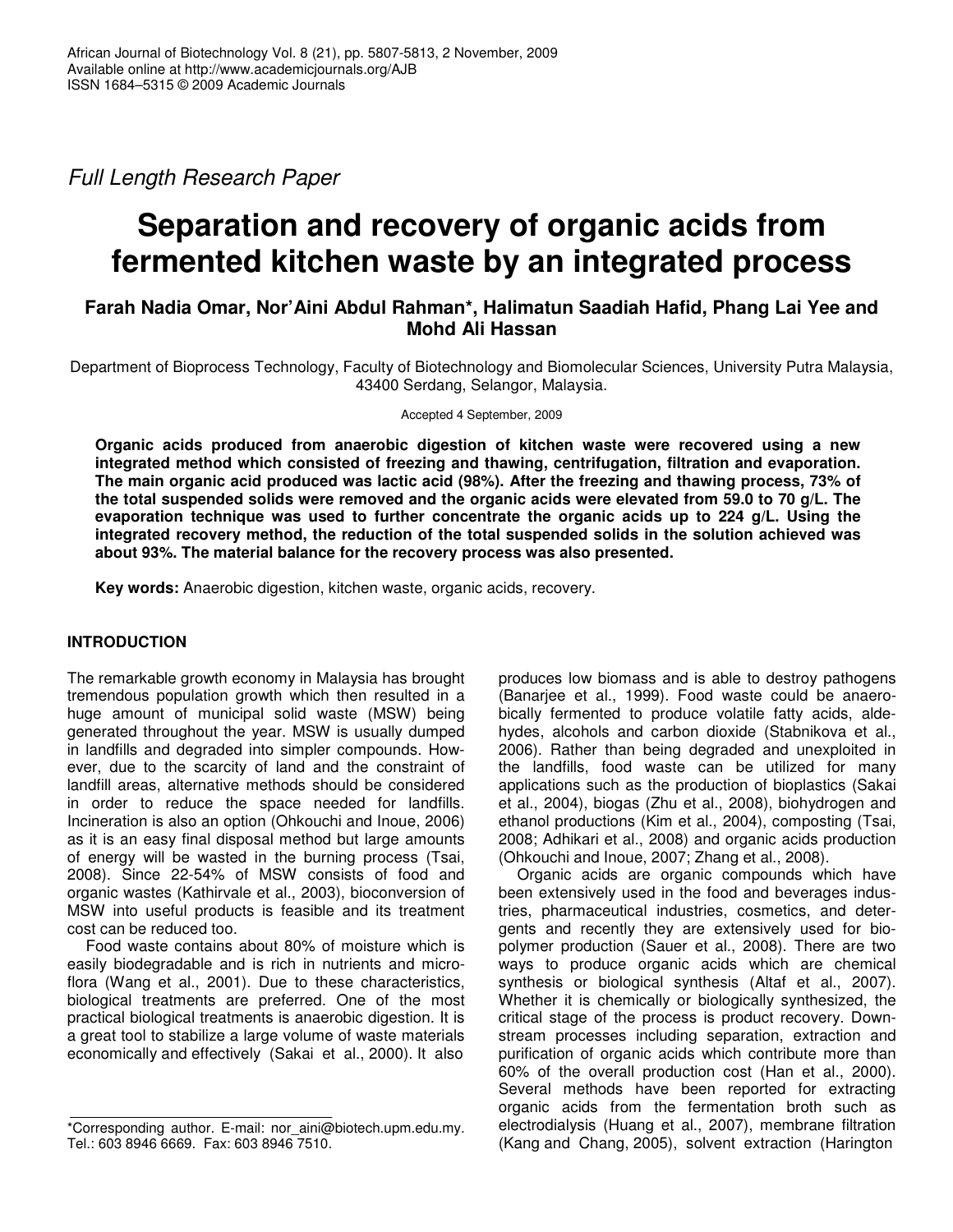

Concentrated Acids

**Figure 1.** Recovery process of organic acids from kitchen waste organic acids.

and Hossain, 2008), precipitation, adsorption on resins (Cao et al., 2002) as well as crystallization. Physical separations such as filtration and evaporation are widely used as organic acids recovery strategies (Mumtaz et al., 2008). However, those methods suffer a few problems like the usage of chemicals, production of large volume of wastes, high product loss and high power consumption. Freezing and thawing is a conventional method but yet is still being applied nowadays. It can improve sludge dewatering characteristics (Chu et al., 1999), transform the floc structure into more compact form (Kawasaki and Matsuda, 1995), reduces the sludge bound water content (Lee and Hsu,1994), as well as removes the suspended solids effectively (Phang et al., 2002). Thus, the aim of this study was to evaluate the performance of an integrated recovery process for organic acids from fermented food waste. A material balance for the recovery process is also presented in this paper.

#### **MATERIALS AND METHODS**

#### **Anaerobic digestion of food wastes**

Fresh food wastes were collected from local cafés and restaurants in Sri Serdang, Selangor, Malaysia. Fermentation was conducted using a 50 L stirred tank bioreactor. About 15 kg of food wastes were ground with heavy duty Waring blender. Fifteen liters of water was added in order to adjust the ratio of kitchen waste to water to be 1:1. The fermentation conditions were controlled at 37°C (Sakai and Ezaki, 2006) with agitation of 150rpm. Fermentation was

carried out for seven days. Samples were collected daily and subjected to analyses.

#### **Recovery of organic acid from fermentation broth**

Figure 1 shows the recovery process of organic acids from fermented kitchen waste. The freezing and thawing method was performed according to Phang et al. (2002) with some modification. The freezing process was carried out using a deep freezer at -30°C for overnight. The thawing process was conducted in a drying oven with temperature controlled at 60°C for 2 - 3 h. The frozen sample was thawed on a cloth mesh with the pore size of 1.0 mm. The filtrate was then centrifuged (10000 g for 15 min) and filtered (0.8 µm, cellulose acetate filter paper) by using a vacuum pump filter. Evaporation was carried out by using a rotary evaporator (Büchi Rotavapor R-200, Swiss) (Mumtaz et al., 2008) until the desired concentration of the organic acids was achieved. Samples were collected at each recovery stage and subjected to analyses.

#### **Analytical methods**

Total suspended solids, Total Kjeldahl Nitrogen (TKN) and Chemical Oxygen Demand (COD) were determined according to the Standard Methods (APHA, 1985). Samples were centrifuged at 4000 g for 15 min. Supernatant was filtered with 0.45 µm syringe filter prior to organic acids determination. The organic acids concentration was measured by high performance liquid chromatography (SPD-10A, UV-VIS Detector, LC-10AS Liquid Chromatography Shimadzu, Japan) with ion exclusion HPLC Organic Acid Analysis Column (Aminex HPX-87H), 300 mm x 7.8 mm, Bio-Rad Laboratories and 4 mM  $H<sub>2</sub>SO<sub>4</sub>$  was used as the mobile phase (Oh et al., 2005). Plate count method was done to measure viable bacterial count in the fermentation broth.

## **RESULTS**

## **Anaerobic digestion of kitchen wastes**

Figure 2 shows the total organic acids produced from the fermentation in a 50 L bioreactor. The highest production of organic acids was achieved at day 3 (56.75 g/L) where it comprised of 57.6 g/L of lactic acid. Acetic acid produced was relatively low during the fermentation process. The highest acetic acid production was observed at day 6 (10.1 g/L). The production of organic acids was high until it started decreasing at day 7. The kitchen waste fermentation was done without any pH adjustment. Figure 3 shows the profile of pH and bacterial distribution during kitchen waste fermentation. The pH of the broth on the first day was pH 6 while the viable cells number recorded was 1.95 x 10 $^{8}$  cfu/mL. The pH decreased gradually until day 4 of fermentation. On day 4 onwards, the pH was maintained at pH 3 and this was due to the accumulation of organic acids in the bioreactor. On the other hand, the viable cells number started to increase until it reached the maximum value on the third day (4.5 x 10 $^8$  cfu/mL) and then decreased until the end of fermentation. The total suspended solids patterns were monitored throughout the fermentation. During the fermentation, the total suspended solids decreased gradually with time (data not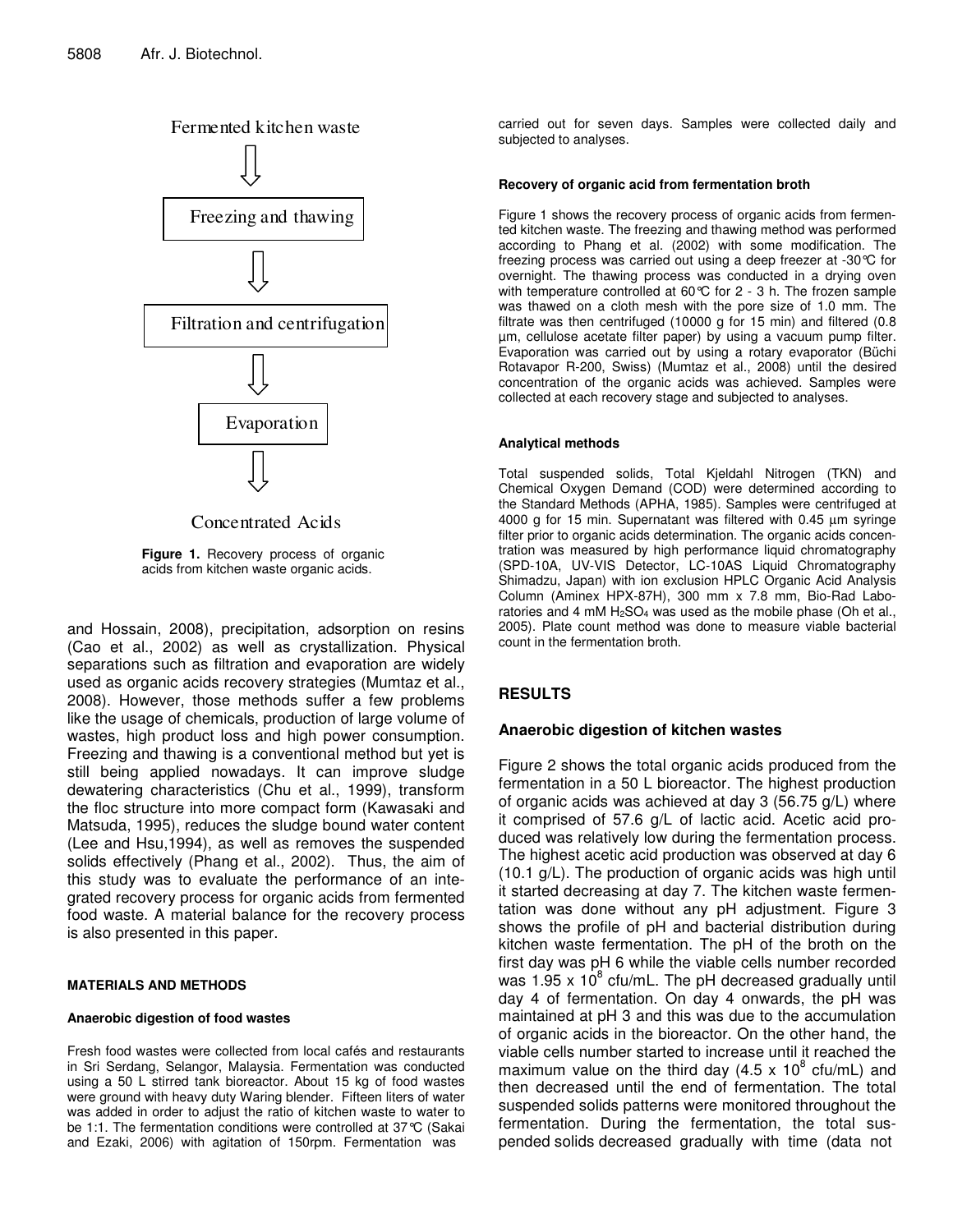

Figure 2. Organic acids profile in 50 L bioreactor. Total organic acids (- $\bullet$ -), lactic acid (- $\bullet$ -), acetic acid ( $-\blacksquare$ ) and formic acid ( $-\blacktriangle$ -). Results are means for duplicate experiments.



Figure 3. Profile of pH (- $\blacksquare$ -) and bacteria distribution (- $\blacklozenge$ ) during kitchen waste fermentation. Results are means for duplicate experiments.

shown). After seven days of fermentation, total suspended solids were reduced at 62%.

#### **Organic acids recovery and total suspended solids reduction**

Figure 4 shows the organic acids, total suspended solids and Total Kjeldahl Nitrogen obtained at each unit operation of the recovery process. The recovery process includes physical separation that is freezing and thawing, centrifugation and filtration while the evaporation step is a method used to concentrate the recovered organic acids by eliminating excess water. The organic acids content increased by about 56% while the total suspended solids decreased by about 62.2% after the fermentation. By the freezing and thawing process, the organic acids content increased by 16% with 66% removal of total suspended solids. The centrifugation and filtration process do not have an effect on the concentration of the organic acids. The total suspended solids decreased from 17.89 to 12.27 g/L. Water was evaporated at 50°C in vacuum and the remaining organic acids and some suspended solids were concentrated. After the evaporation step, both the organic acids and the total suspended solids contents were increased by 69 and 83%, respectively.

The nitrogen content of the fermentation broth and recovered liquid medium were analyzed in this study. The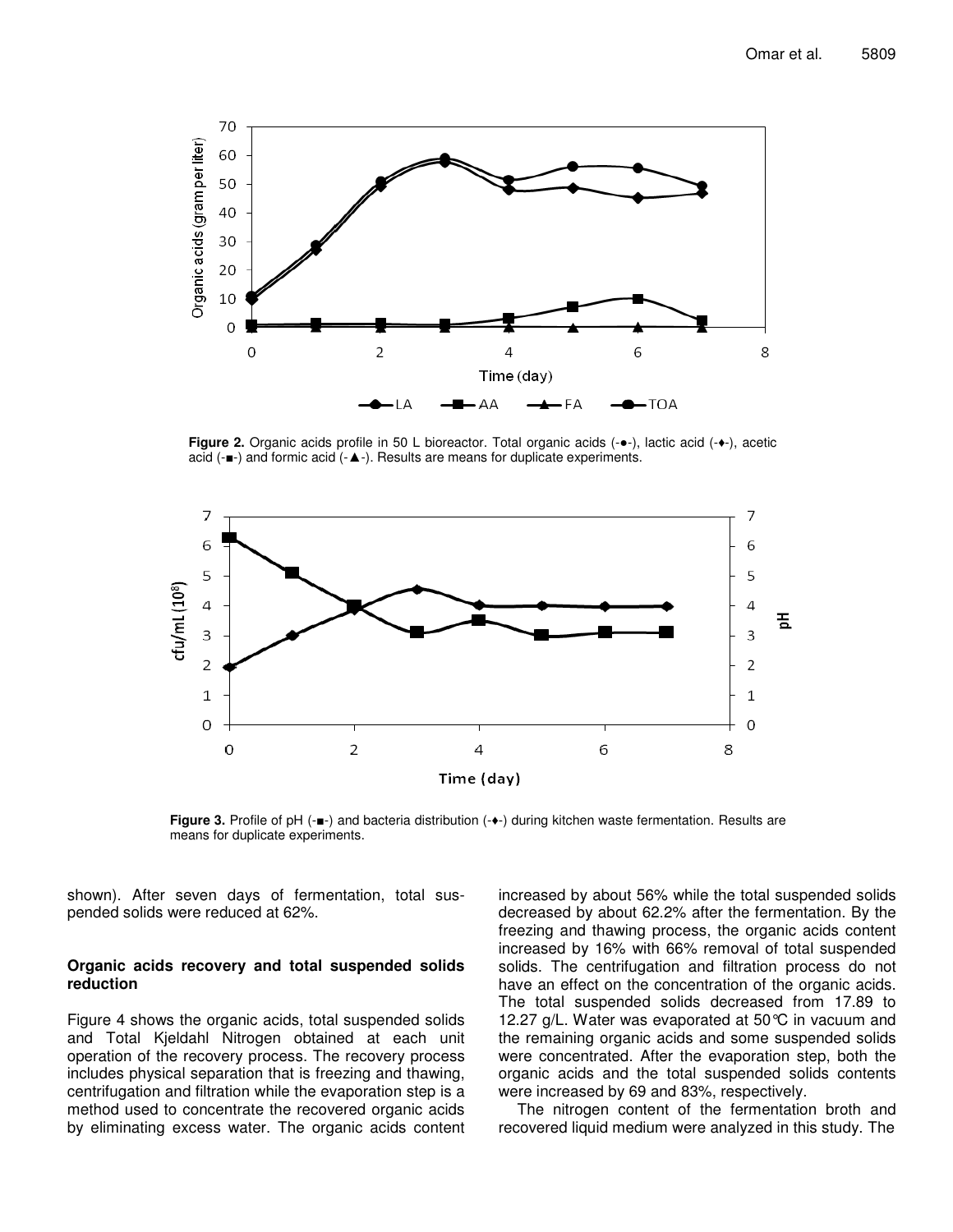

**Figure 4.** Organic acids (OA); lactic acid (HLa), acetic acid (HAc) concentration, Total Kieldahl Nitrogen

(TKN) and Total Suspended Solids (TSS) obtained at each unit operation of the recovery processes.

initial nitrogen content in the kitchen wastes was 20.1% and after seven days of fermentation, the nitrogen reduced to about 94%. After the freezing and thawing process, the TKN was not much reduced (0.11%). By filtration, the TKN reduction observed was only about 0.23%, suggesting that nitrogen molecules would not be retained on the filter paper. Finally, after evaporation the organic acids content and TKN increased. A clear brownish solution containing 200 g/L organic acids was successfully recovered through this integrated method. The organic acids recovered can be used as fermentation feedstock for production of value-added products.

# **DISCUSSION**

## **Anaerobic digestion of kitchen wastes**

Lactic acid was the main organic acid produced (98%) followed by acetic acid (1.8%) and formic acid (0.2%). The same phenomenon was also observed by Sakai and Ezaki (2006), Zhang et al. (2007) and Kim et al. (2008) whereby lactic acid was predominant organic acid produced in the kitchen waste fermentation. There were a few factors which affect the production of lactic acid in the anaerobic digestion process such as inoculum, substrate characteristics, pH and temperature (Zhang et al., 2008). Kitchen waste contains a lot of active indigenous microbes where it exerts significant roles in converting large molecules into simpler molecules (Wang et al., 2005). The viable cell numbers were increased at the first 3 days of fermentation and this concomitant with the increased of organic acids production. The accumulation of organic acids resulted in the reduction of pH value in the bioreactor. The microbe seems accommodated well in the complex substrates of kitchen waste. Based on the nucleotide sequences of the microbial community, there were a variety of lactic acid bacteria and a small community of *Clostridium* sp. as well as *Bacillus coagulans* present in the original food waste (Zhang et al., 2008). Sakai et al. (2000) also reported that the dominant bacteria isolated from the food refuse fermentation were identified as *Lactobacillus plantarum* and *Lactobacillus brevis*. Most lactate producing bacteria are able to grow in a broad pH range from 3.5 to 9.0 while *B. coagulans* favor narrower pH range of 5.0 to 7.0 (Sakai and Ezaki, 2006). In order to obtain high lactic acid production, anaerobic digestion of kitchen waste in this study was performed at 37°C as most lactic acid producers as well as indigenous microbes in the kitchen waste favor that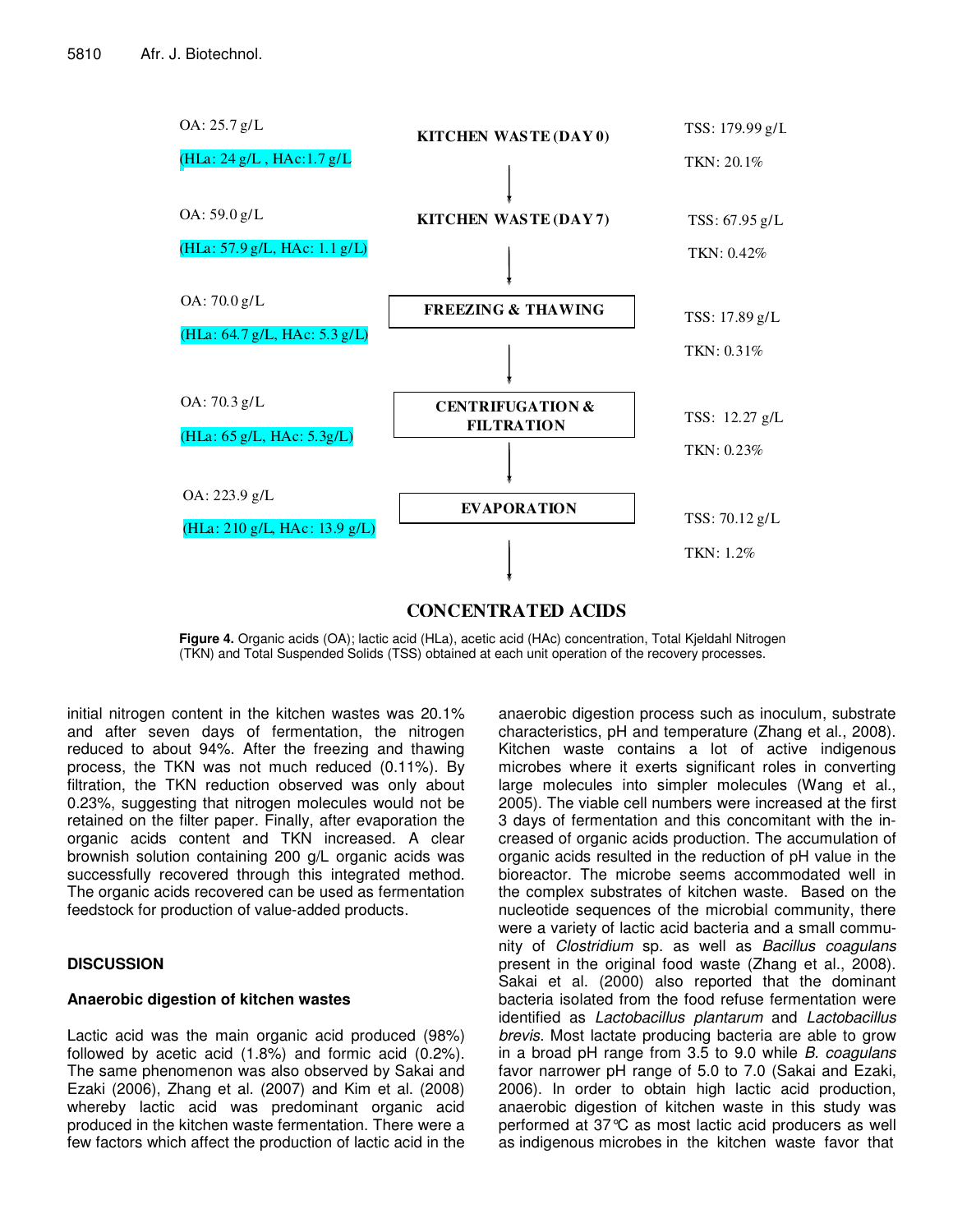condition (Sakai and Ezaki, 2006). Kitchen waste contains high levels of organic compounds, nutrients, carbohydrates, fat and protein. The carbohydrate will be degraded into smaller compounds like sucrose, fructose, lactose and these simpler sugars can be easily taken up by indigenous acid-producing bacteria (Zhang et al., 2008). Ohkouchi and Inoue (2006) reported that a total of 58.5 - 81.8% carbohydrate in kitchen waste existed as starch. Thus, amylase will be highly expressed and this will result in a direct production of lactic acid from kitchen wastes. During the fermentation, the total suspended solids decreased gradually with time. The organic matter was first liquefied by extracellular enzymes (Banerjee et al., 1999). Substrate solubilization is a vital step in anaerobic digestion and it can be predicted from total suspended solids value. Apart from the substrate solubilization, the decreasing pattern of total suspended solids might be due to the consumption of the food wastes by the indigenous microbes. All the solids were degraded and converted to various products like organic acids, water, simple sugars, methane, hydrogen and carbon dioxide (Claassen et al., 1999).

#### **Organic acids recovery and total suspended solids reduction**

The recovery process includes physical separation that is freezing and thawing, centrifugation and filtration while the evaporation step is a method used to concentrate the recovered organic acids by eliminating excess water. After the fermentation, the organic acids content increased by about 56% while the total suspended solids decreased by about 62.2%. Anaerobic digestion consists of a few stages including hydrolysis, acidogenesis, acetogenesis and methagonesis. Acidogenesis is involved in the breakdown of the simple sugars, fatty acids and amino acids by acidogenic bacteria into volatile fatty acids and produces ammonia, carbon dioxide and hydrogen sulfide as by-products (Stabnikova et al., 2006). By the freezing and thawing process, the organic acids content increased by 16% with 66% removal of total suspended solids. Phang et al. (2002) reported that 77% of suspended solids removal could be achieved for palm oil mill effluent by freezing and thawing. The suspended solids are separated when it is frozen in the ice during the freezing process. At the same time, the concentration process occurs and all the water molecules were bonded together by electrostatic attraction which makes it impossible for the other particles or molecules to be part of the ice crystals thus allowing them to be eliminated later (Martel, 2000). The centrifugation and filtration process do not have an effect on the concentration of the organic acids. The total suspended solids decreased from 17.89 to 12.27 g/L. Water was evaporated at  $50^{\circ}$ C in vacuum and the remaining organic acids and some suspended solids were concentrated. After the evaporation

step, both the organic acids and the total suspended solids contents were increased by 69 and 83%, respectively.

Besides carbon, nitrogen is also a critical substance in fermentation. The acid-producing bacteria in the kitchen waste require organic nitrogen source for organic acids production (Ohkouchi and Inoue, 2007). The initial nitrogen content in the kitchen wastes was 20.1% and after seven days of fermentation, the nitrogen reduced about 94%. Zhang et al. (2008) reported that the nitrogen content in kitchen wastes was 17.8% while Ma et al. (2009) showed slightly lower total nitrogen in their kitchen waste (15.56%). After the freezing and thawing process, the TKN was not much reduced (0.11%). Freezing and thawing are physical methods for conditioning the sludge and for the removal of suspended solids (Phang et al., 2003) while filtration is also a physical method in removing the suspended solids. Evaporation is a method used to concentrate the organic acids through the removal of excess water (Mumtaz et al., 2008). After evaporation, the organic acids content and TKN increased. During the process, water was condensed, leaving a lesser volume of remaining solution. Therefore, the concentration of organic acids and TKN in the remaining solution increased three and five folds, respectively compared with the organic acids and TKN before the evaporation process. A clear brownish solution containing 200 g/L organic acids was successfully recovered through this integrated method. The organic acids recovered can be used as fermentation feedstock for production of valueadded products.

# **Material balance**

The material balance for the overall separation and recovery process is given in Figure 5. By using a combination of physical separation, freezing and thawing and filtration, a total of 93% of the suspended solids were removed. During evaporation, almost 25% of water present in the broth was lost as vapor, 36% was distillated and 37% as concentrated acids. From the overall experiment, the weight of total concentrated acids (223.9 g/L) that could be recovered from raw kitchen waste were about 20% (w/w). Some improvements and modifications should be carried out such as the usage of sophisticated filtration system in order to attain higher concentrated acids.

## **Conclusion**

Organic acids could be produced from anaerobic digestion of kitchen waste and were recovered by using freezing and thawing method in combination with centrifugation, filtration and evaporation methods. A total of 93% of total suspended solids from raw kitchen waste could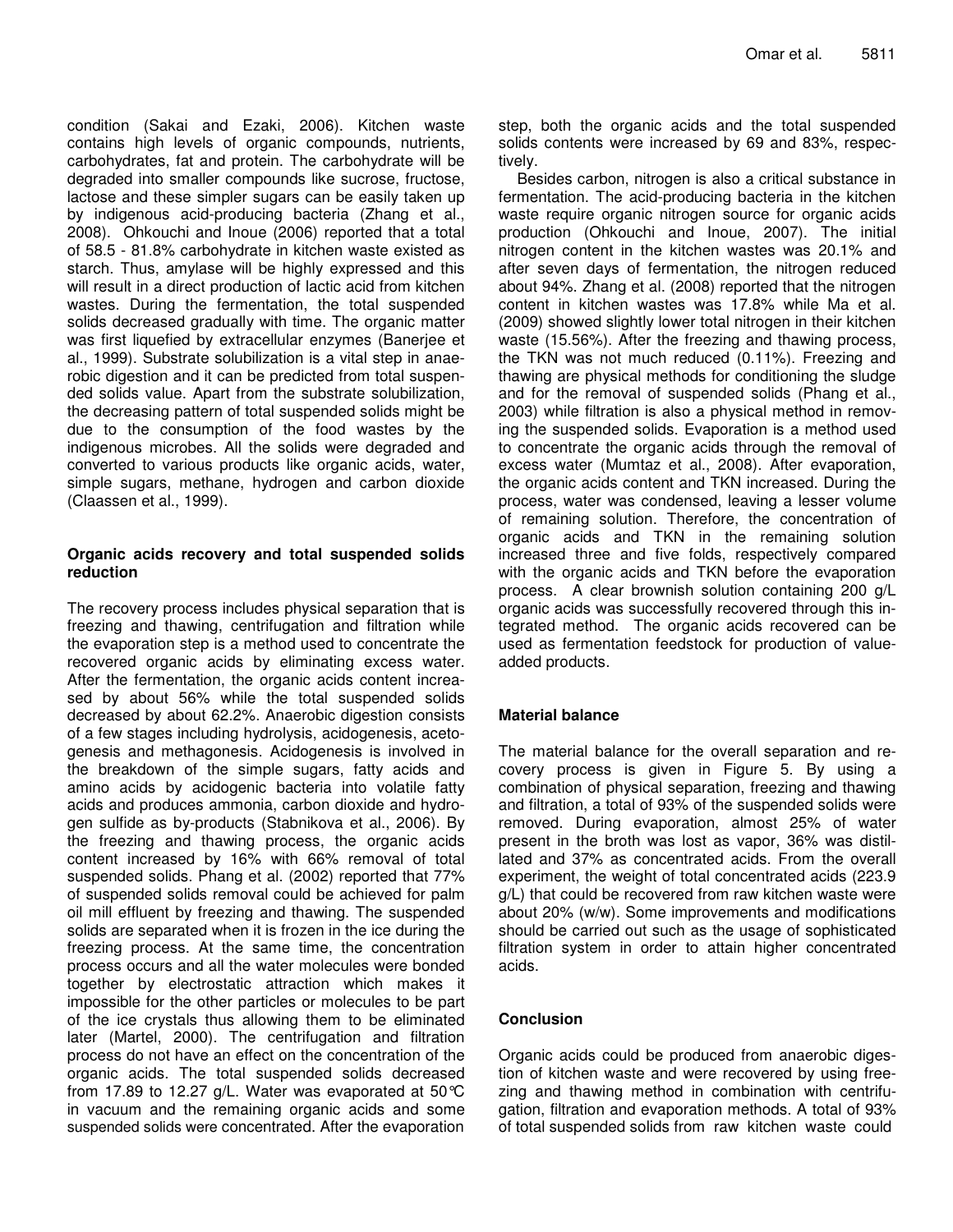

**Figure 5.** Material balance for the recovery of organic acids from fermented kitchen waste.

be removed by using freezing and thawing method and filtration methods. From the integrated recovery method developed, about 20% (w/w) of total concentrated acids (224 g/L) could be recovered from the raw fermented kitchen waste.

#### **ACKNOWLEDGEMENTS**

The authors would like to acknowledge the people of Malaysia and Ministry of Science and Technology and Innovation (MOSTI) for funding and technical support during the study period. A Graduate Research Fellowship from the University of Putra Malaysia (UPM), Malaysia to the main author also contributed to this research.

#### **REFERENCES**

- APHA (1985). Standard Methods for the examination of water and wastewater 16<sup>th</sup> ed. American Public Health Association, NY., USA.
- Adhikari BK, Barrington S, Martinez J, King S (2008). Characterization of food waste and bulking agents for composting. Waste Manage. 28: 795-804
- Altaf M, Naveena BJ, Reddy G (2007). Use of inexpensive nitrogen sources and starch for L(+) lactic acid production in anaerobic submerged fermentation. Bioresour. Technol. 98: 498-503.
- Banarjee A, Elefsiniotis P, Tuhtar D (1999). The effect of addition of potato-processing wastewater on the acidogenesis of primary sludge under varied hydraulic retention time and temperature. J. Biotechnol. 72: 203-212.
- Cao X, Yun HS, Koo YM (2002). Recovery of L-(+)-lactic acid by anion

exchange resin Amberlite IRA-400. Biochem. Engin. J. 11: 189-196.

- Chu CP, Feng WC, Bea-Ven C, Chou CH and Lee DJ (1999). Reduction of microbial density level in wastewater activated sludge via freezing and thawing. J. Water Res. 33(16): 3532-3535.
- Claassen PAM, Van Lier JB, Lopez Contreras AM, Van Niel EWJ, Sijtsma L, Stams AJM, De Vries SS, Weusthuis RA (1999). Utilization of biomass for the supply of energy carriers. Appl. Microbiol. Biotechnol. 52: 741-755.
- Han DH, Hong YK, Hong WH (2000). Separation characteristics of lactic acid in reactive extraction and stripping. Korean J. Chem. Eng. 17: 528-533.
- Harington T, Hossain MM (2008). Extraction of lactic acid into sunflower oil and its recovery into an aqueous solution. Desalination, 218: 287- 296.
- Hassan MN, Chong TL, Rahman M, Salleh MN, Zakaria Z, Awang M (2001). Solid Waste Management in Southeast Asian Countries with Special Attention to Malaysia. Proceedings Sardinia, 8<sup>th</sup> International Waste Management and Landfill Symposium, Italy, 1-5 October.
- Huang C, Xu T, Zhang Y, Xue Y, Chen G (2007). Review Application of electrodialysis to the production of organic acids: State-of-the-art and recent developments. J. Memb. Sci. 288: 1-12.
- Kang SH, Chang YK (2005). Removal of organic acid salts from simulated fermentation broth containing succinate by nanofiltration. J. Memb. Sci. 246(1):49-57.
- Kathirvale S, Muhd Yunus MN, Sopian K, Samsuddin AH (2003). Energy potential from municipal solid waste in Malaysia. Renewable Energy, 29: 559-567.
- Kawasaki K, Matsuda A (1995). Effect of dissolved solid concentration on freezing and thawing of excess activated sludge. Kagaku Kogaku Ronbunsyu, 21: 859-865.
- Kim SH, Han SK, Shin HS (2004). Feasibility of Biohydrogen production by anaerobic co-digestion of food waste and sewage sludge. Int. J. Hydrogen Energy 29:1607-1616.
- Kim JK, Han GH, Oh BR, Chun YN, Eom CY, Kim SW (2008). Volumetric scale-up of a three stage fermentation system for food waste treatment. Bioresour. Technol. 99(10): 4394-4399.